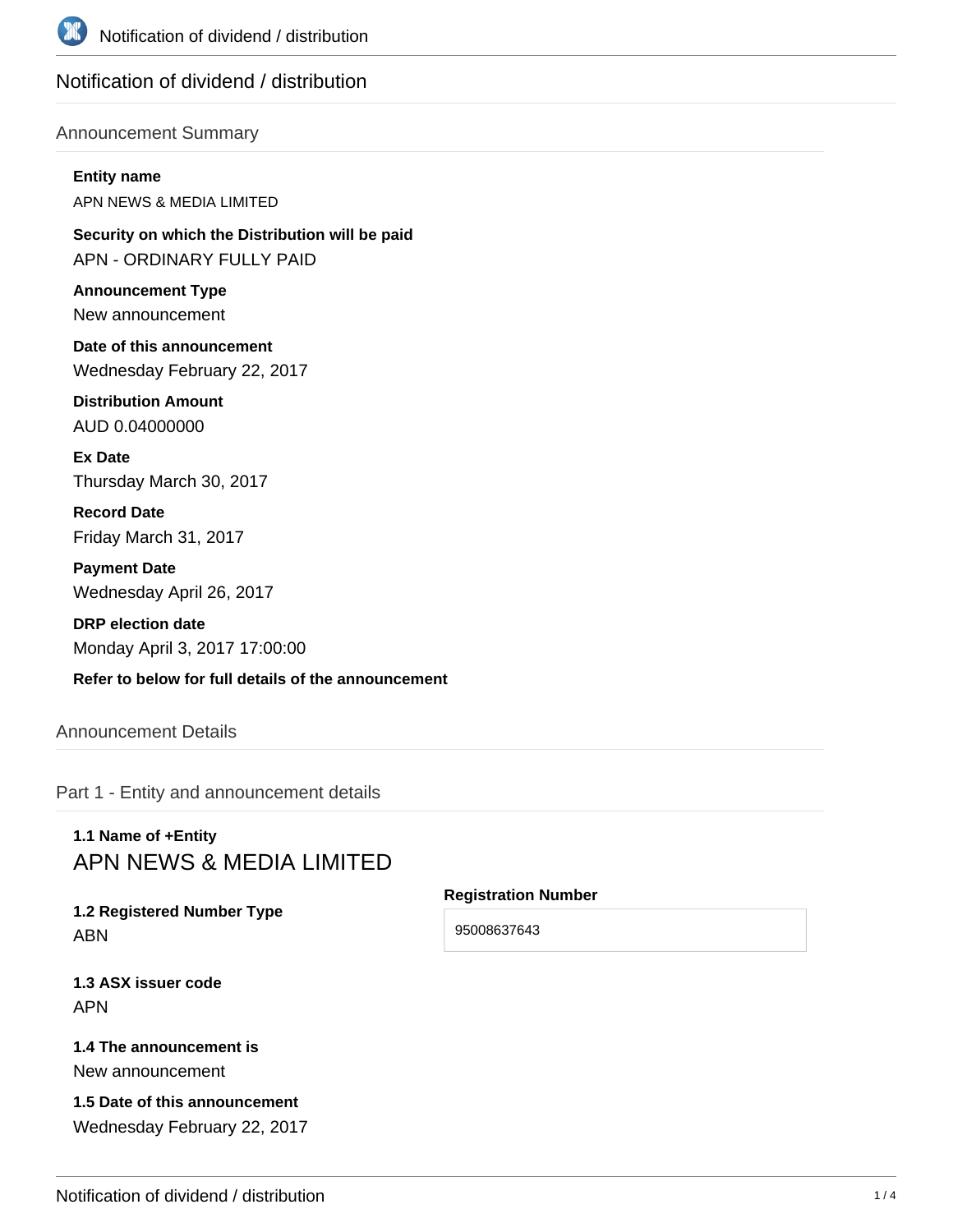

Notification of dividend / distribution

**1.6 ASX +Security Code** APN

**ASX +Security Description** ORDINARY FULLY PAID

Part 2A - All dividends/distributions basic details

**2A.1 Type of dividend/distribution Ordinary** 

**2A.2 The Dividend/distribution:**

relates to a period of twelve months

**2A.3 The dividend/distribution relates to the financial reporting or payment period ending ended/ending (date)**

Saturday December 31, 2016

**2A.4 +Record Date** Friday March 31, 2017

**2A.5 Ex Date** Thursday March 30, 2017

**2A.6 Payment Date** Wednesday April 26, 2017

**2A.7 Are any of the below approvals required for the dividend/distribution before business day 0 of the timetable?**

- **Security holder approval**
- **Court approval**
- **Lodgement of court order with +ASIC**
- **ACCC approval**
- **FIRB approval**
- **Another approval/condition external to the entity required before business day 0 of the timetable for the dividend/distribution.**

No

**2A.8 Currency in which the dividend/distribution is made ("primary currency")** AUD - Australian Dollar

**2A.9 Total dividend/distribution payment amount per +security (in primary currency) for all**

**dividends/distributions notified in this form**

AUD 0.04000000

**2A.10 Does the entity have arrangements relating to the currency in which the dividend/distribution is paid to securityholders that it wishes to disclose to the market?** No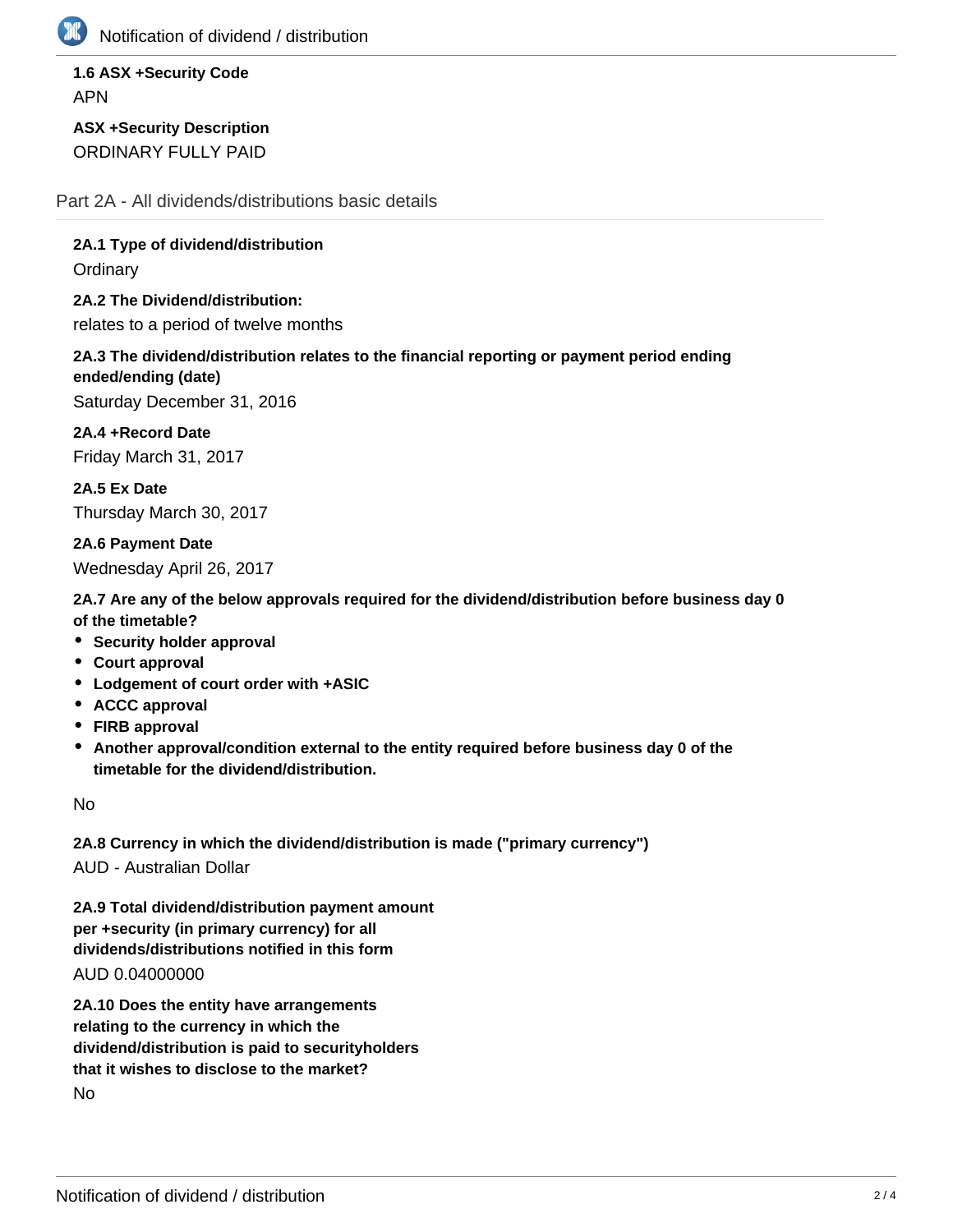| (K)<br>Notification of dividend / distribution                                                                                                               |                                                                                      |
|--------------------------------------------------------------------------------------------------------------------------------------------------------------|--------------------------------------------------------------------------------------|
| 2A.11 Does the entity have a securities plan for<br>dividends/distributions on this +security?<br>We have a Dividend/Distribution Reinvestment<br>Plan (DRP) |                                                                                      |
| 2A.11a If the +entity has a DRP, is the DRP<br>applicable to this dividend/distribution?<br>Yes                                                              | 2A.11a(i) DRP Status in respect of this<br>dividend/distribution<br><b>Full DRP</b>  |
| 2A.12 Does the +entity have tax component<br>information apart from franking?<br>No                                                                          |                                                                                      |
| Part 3A - Ordinary dividend/distribution                                                                                                                     |                                                                                      |
| 3A.1 Is the ordinary dividend/distribution<br>estimated at this time?<br>No                                                                                  | 3A.1a Ordinary dividend/distribution estimated<br>amount per +security<br><b>AUD</b> |
| 3A.1b Ordinary Dividend/distribution amount per<br>security<br>AUD 0.04000000                                                                                |                                                                                      |
| 3A.2 Is the ordinary dividend/distribution<br>franked?<br>Yes                                                                                                | 3A.2a Is the ordinary dividend/distribution fully<br>franked?<br>Yes                 |
| 3A.3 Percentage of ordinary<br>dividend/distribution that is franked<br>100.0000 %                                                                           | 3A.3a Applicable corporate tax rate for franking<br>credit (%)<br>30.0000 %          |
| 3A.4 Ordinary dividend/distribution franked<br>amount per +security<br>AUD 0.04000000                                                                        | 3A.5 Percentage amount of dividend which is<br>unfranked<br>0.0000 %                 |
| 3A.6 Ordinary dividend/distribution unfranked<br>amount per +security excluding conduit foreign<br>income amount<br>AUD 0.00000000                           |                                                                                      |
| 3A.7 Ordinary dividend/distribution conduit<br>foreign income amount per security<br>AUD 0.00000000                                                          |                                                                                      |
| Part 4A - +Dividend reinvestment plan (DRP)                                                                                                                  |                                                                                      |
| 4A.1 What is the default option if +security holders do not indicate whether they want to                                                                    |                                                                                      |

**participate in the DRP?**

Do not participate in DRP (i.e. cash payment)

**4A.2 Last date and time for lodgement of election notices to share registry under DRP** Monday April 3, 2017 17:00:00

**4A.3 DRP discount rate** 0.0000 %